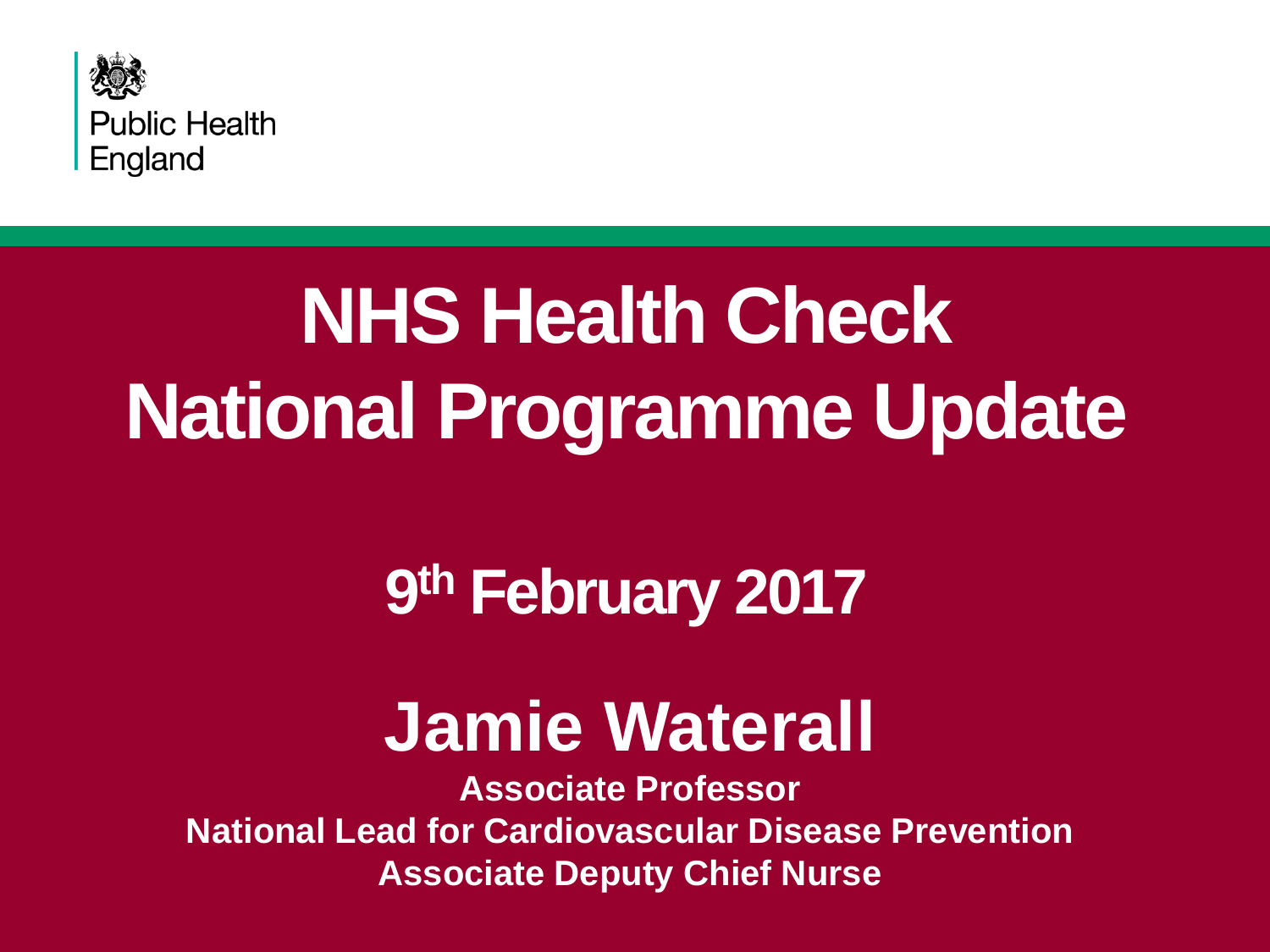

### **How many people like Terry are unware they are at high risk of Type II Diabetes in England?**



**Public Health England. Action on Cardiovascular Disease: getting serious about prevention Online 2016**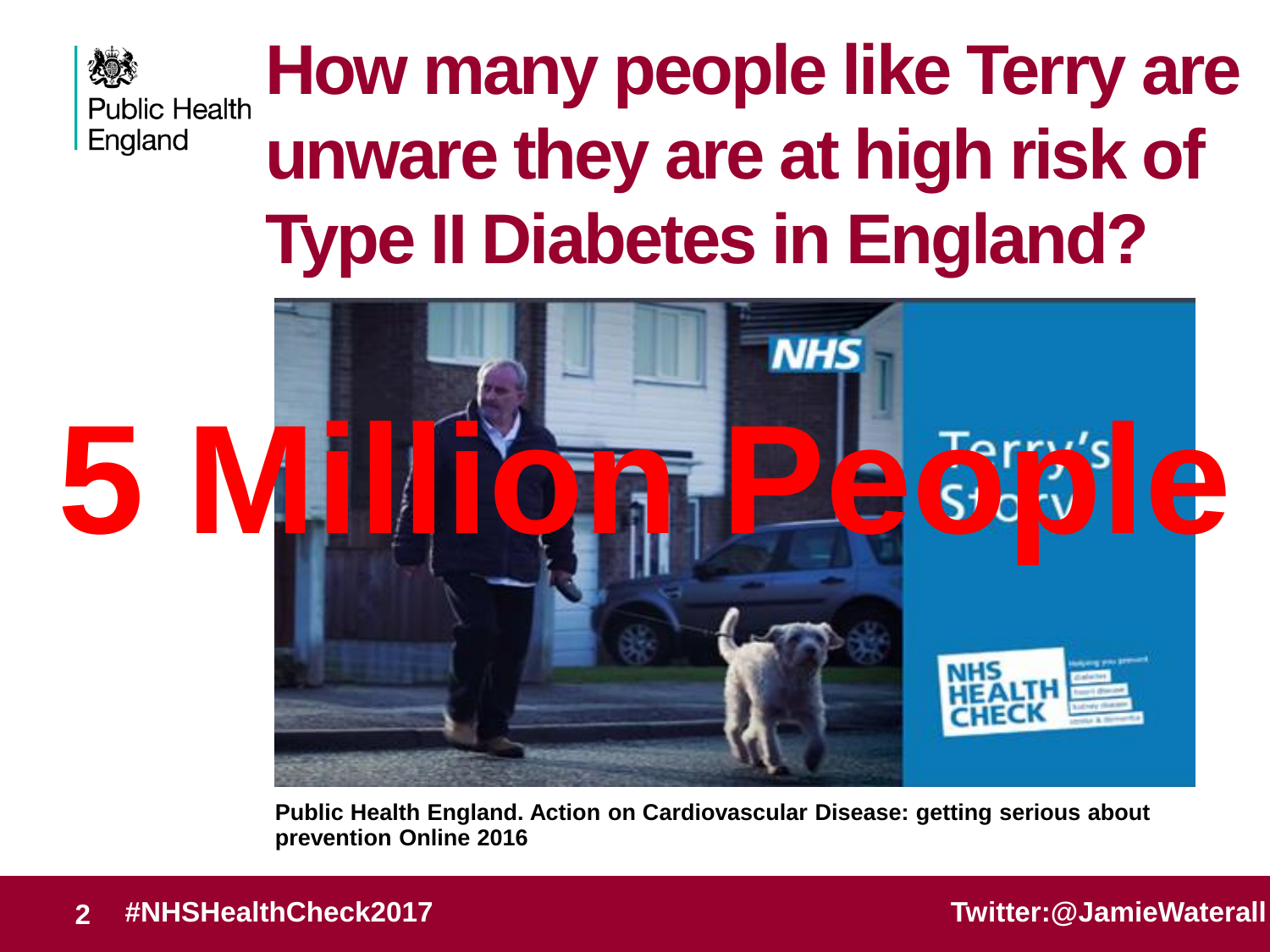

Burden of disease attributable to leading risk factors for both sexes in 2015, expressed as a percentage of England disability-adjusted life-years

### 0% 1% 2% 3% 4% 5% 6% 7% 8% 9% 10% 11% 12% **Other environmental risks Occupational risks High fasting plasma glucose High total cholesterol** Diarrhea, lower respiratory, and other common infectious diseases **High systolic blood pressure Tobacco smoke 9 out of 17 leading**  Maternal disorders Neonatal disorders Nutritional deficiencies Other communicable, maternal, neonatal, and nutritional diseases Cirrhosis and other chronic liver diseases Mental and substance use disorders included in the Forces of nature, war, and legal intervention **risk factors are NHS Health Check**

**Percent of total disability-adjusted life-years (DALYs)**

**3 #NHSHealthCheck2017 Twitter:@JamieWaterall**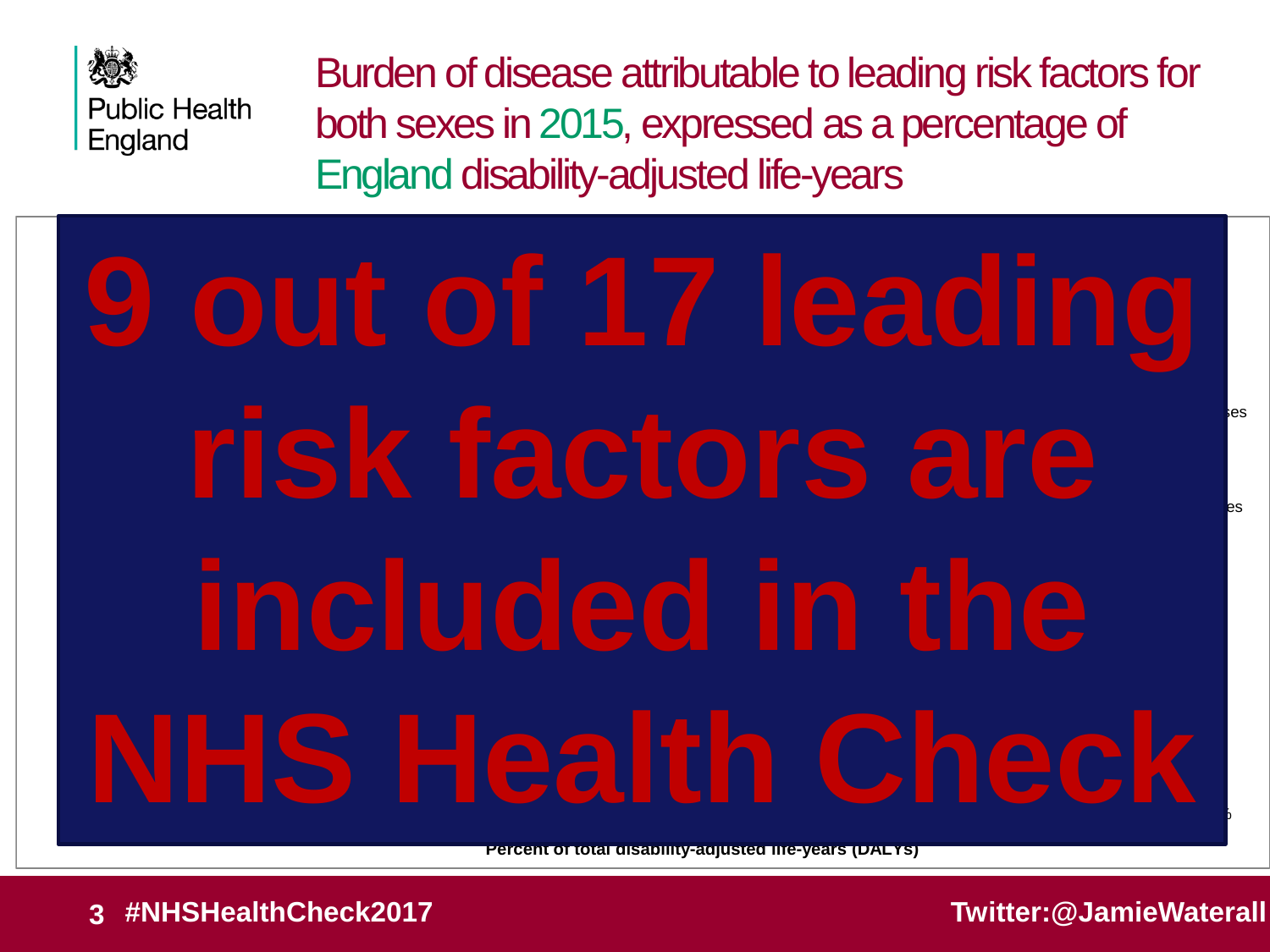

## **Programme Aim**

The NHS Health Check programme offers a fantastic opportunity to help people to live longer, healthier lives. It aims to improve health and wellbeing of adults aged 40-74 years through the **promotion of earlier awareness, assessment, and management** of the **major risk**  factors and conditions driving premature death, disability and health inequalities in England.

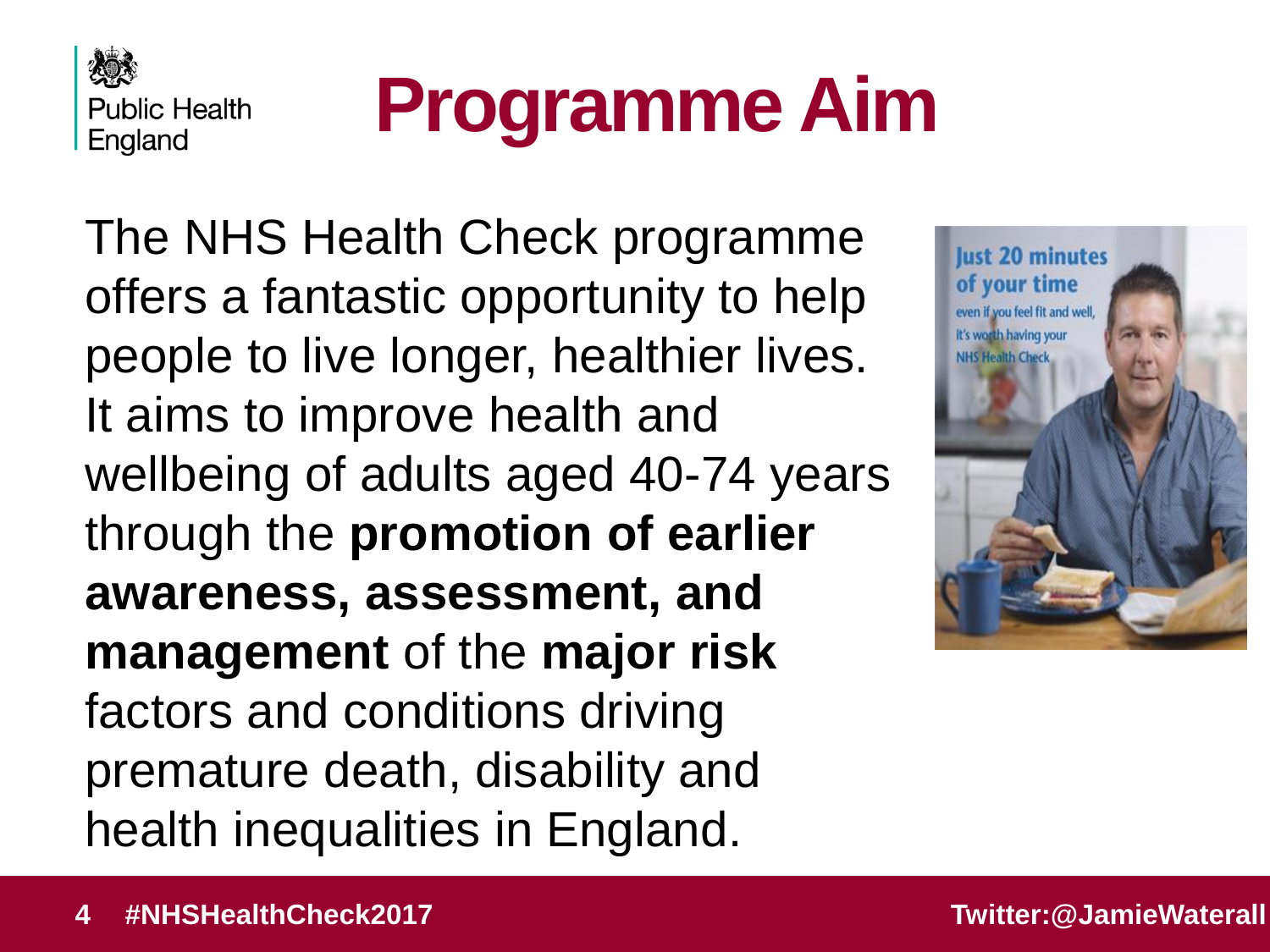

### NHS Health Check Official Statistics

- We have completed 3.5 years of the 5 years cycle **(2013-14 to Q2 2016-17)**
- Nationally, **15,402,612** are eligible for an NHS Health Check between 2013 and 2018
- Cumulatively, since Q1 2013-14, a total of **10,158,347** persons (66.0%) have been offered a NHS Health Check and **4,903,516 (31.8%)** have had a NHS Health Check. This means that in the **3.5 years** between April 2013 and September 2016, **48.3%** of people offered a NHS Health Check have received a check.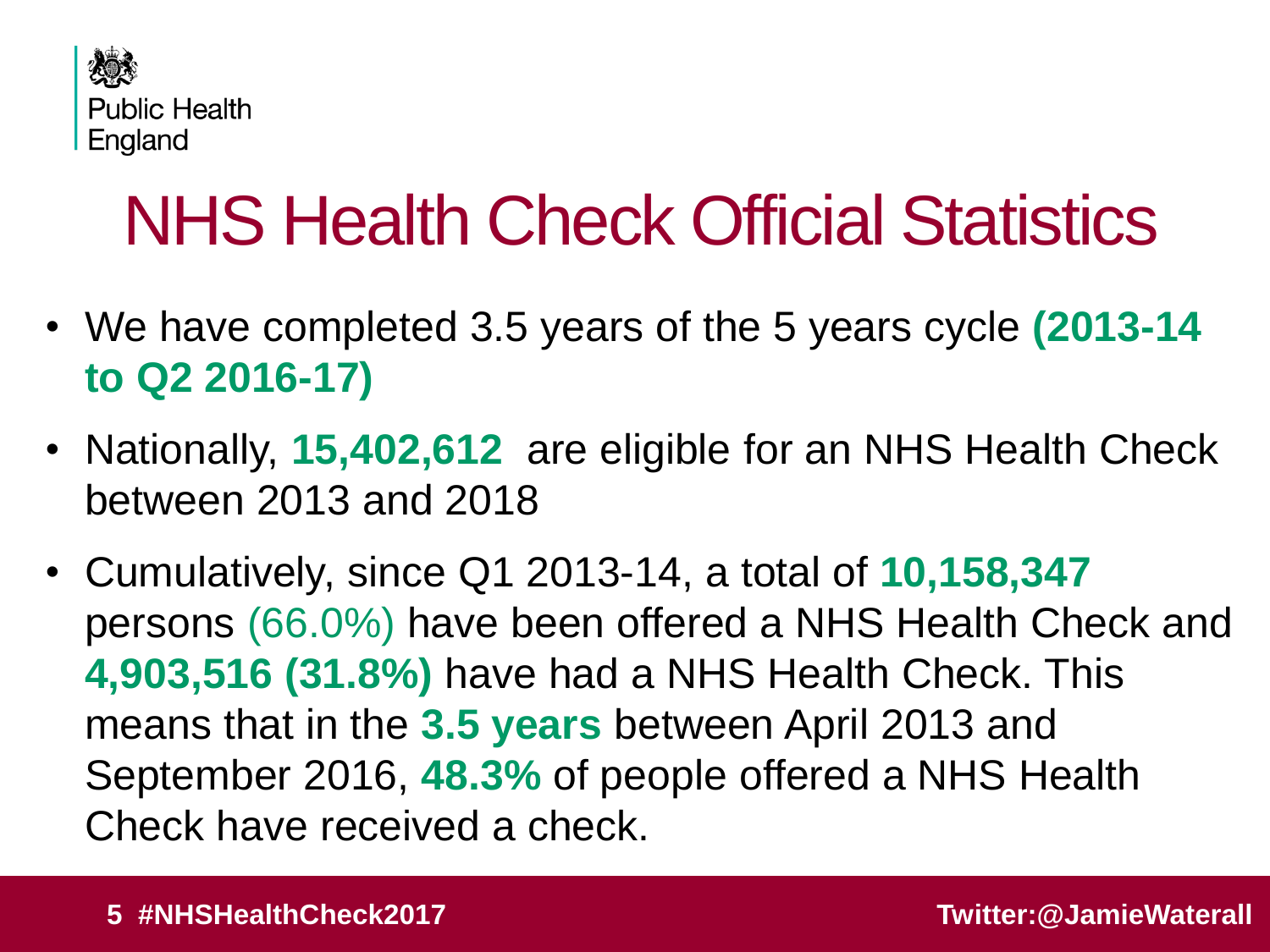### **Number of eligible persons offered / having an NHS Health Check**

the previous 12 months. **2,500,000** numbers of offers and also a 9.1% reduction in **3,500,000** th<br>th<br>Tl In the last reported 12 months (October 2015-Sept 2016) there was a 9.4% reduction in the the number of people having a check compared to 2015-16: offers

the last reported 12 months. 2 A OO This means that 284,000 less invitations and 134,000 less people having received a check in

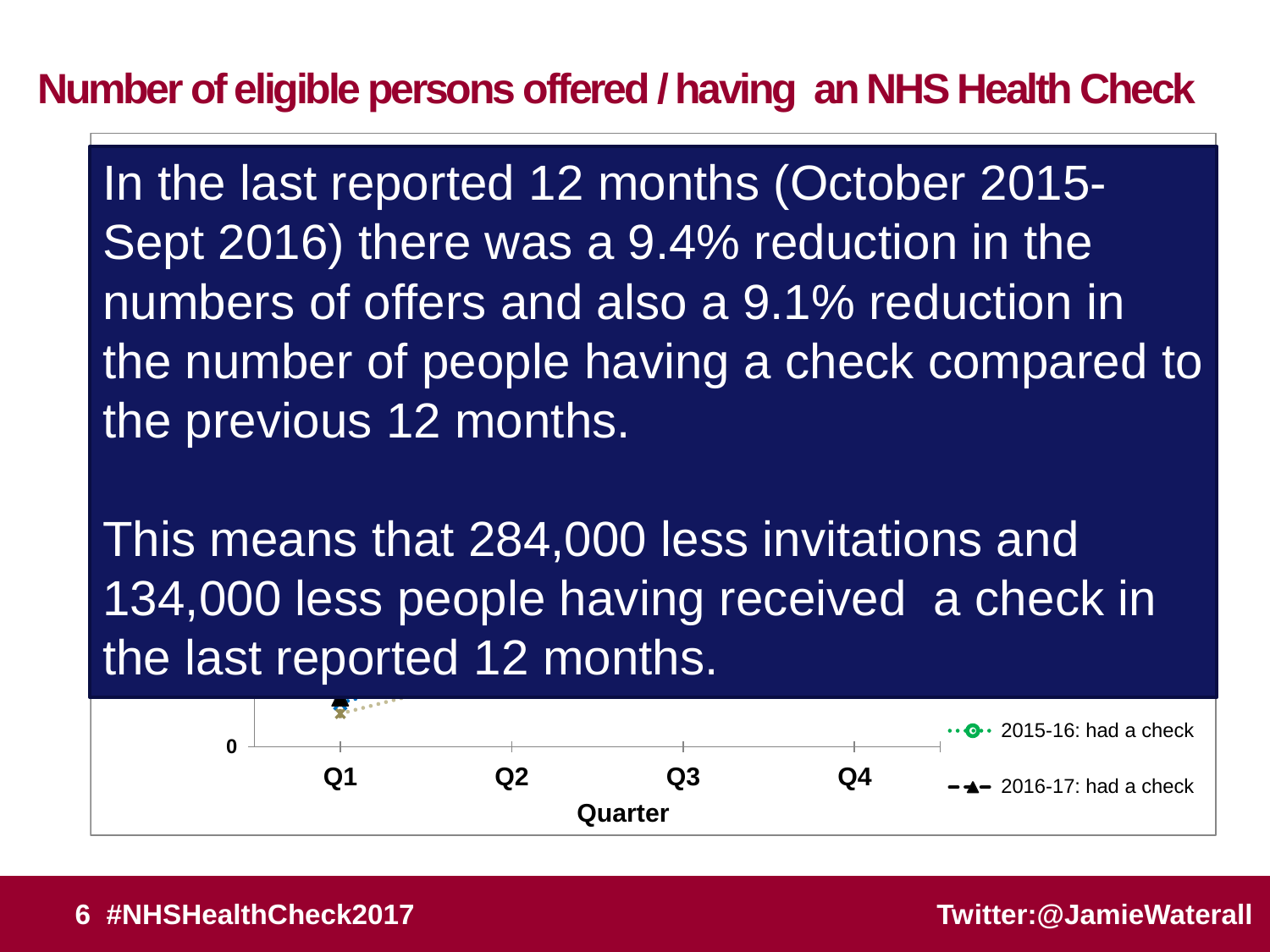

### **Proportion of eligible people who have had an NHS Health Check**

2013-2018, cumulative figures, 14 quarters

> Compare with England

**Better Similar Worse**



### **http://fingertips.phe.org.uk/profile/nhs-health-check-detailed**

Contains Ordnance Survey data @ Crown copyright and database right 2017.

### **7 #NHSHealthCheck2017 Twitter:@JamieWaterall**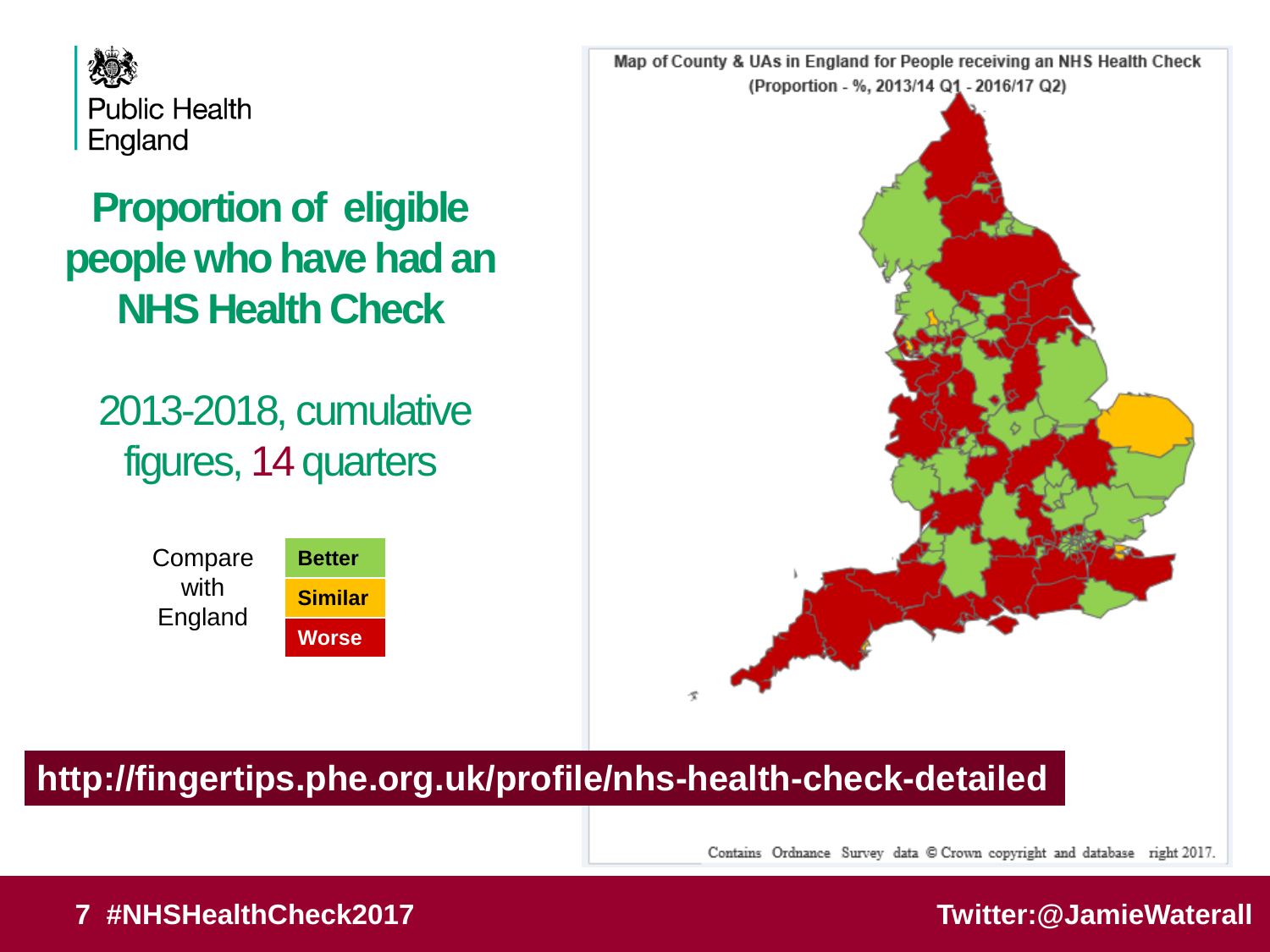

## **What's New in the past year?**

- **Updated Best Practice Guidance published**
	- Note changes to the diabetes assessment guidance
- **NHS Health Check Health Equity Audit Guidance published**
- **NHS Health Check dementia pilots announced by Secretary of State**  Sites include Birmingham, Bury, Manchester and Southampton
- **New dementia training resources developed** (launched today)
- **18 webinars held covering variety of topics last year**  (recordings still available)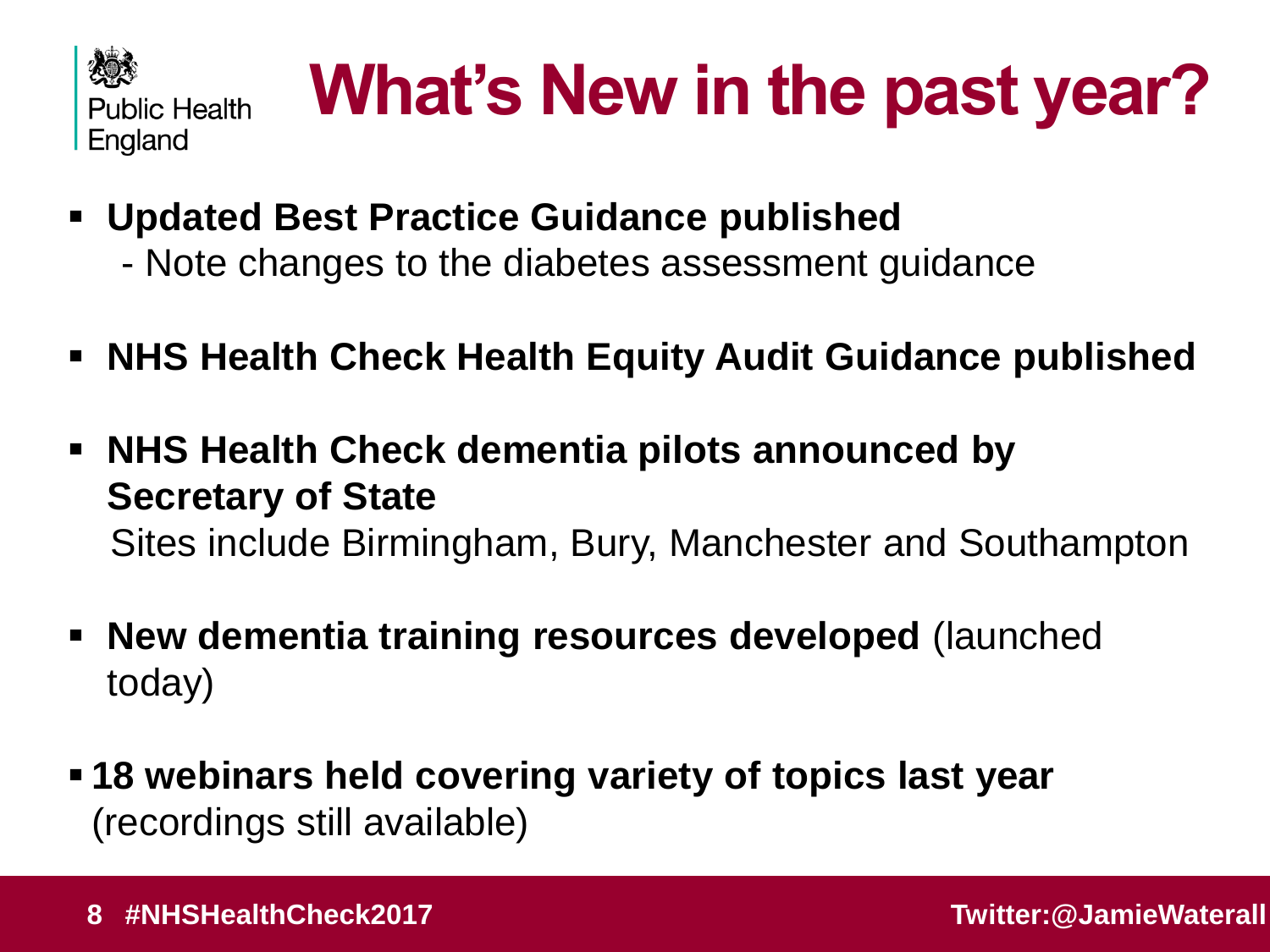

## **What's New in the past year?**

- **NHS Health Check e-bulletin continues to published very other month**
- **Relaunched the Heart Age Tool which has now received over 1.2 million completions**
- **Two thirds of LA's have completed the StARS training**
- **Revised NHS Health Check information governance data flows guidance published**
- **NHS RightCare CVD Optimal Value Pathway published**
- **STP Prevention Menu published** (noting the value of the NHS Health Check in several topic areas)
	- **9 #NHSHealthCheck2017 Twitter:@JamieWaterall**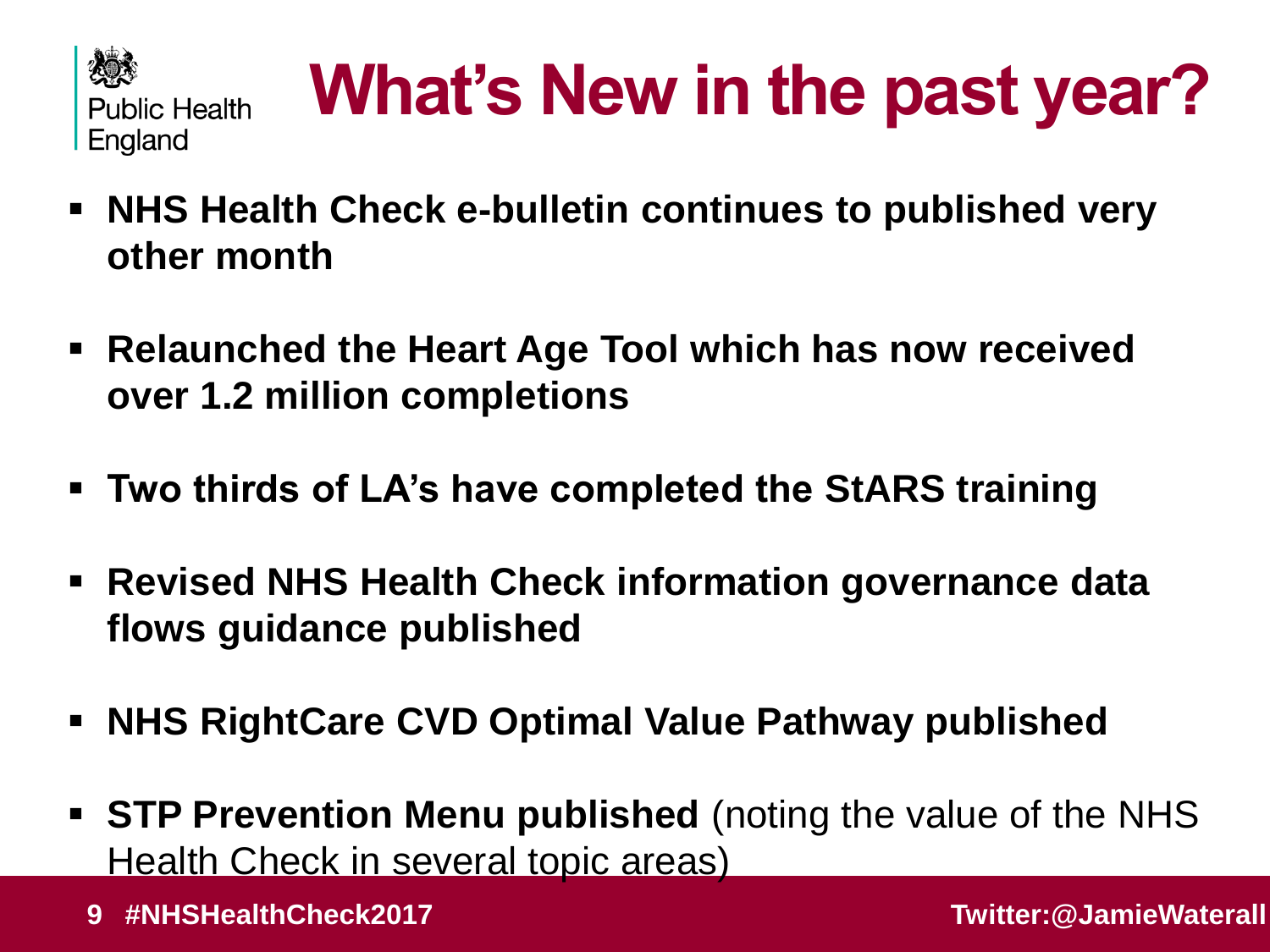

## **Expert Scientific & Clinical Advisory Panel**



- **Review of emerging evidence**
- Programme content review process
- **Encouraging a culture of research** and evaluation
	- HTA call for research
- Development of a national data set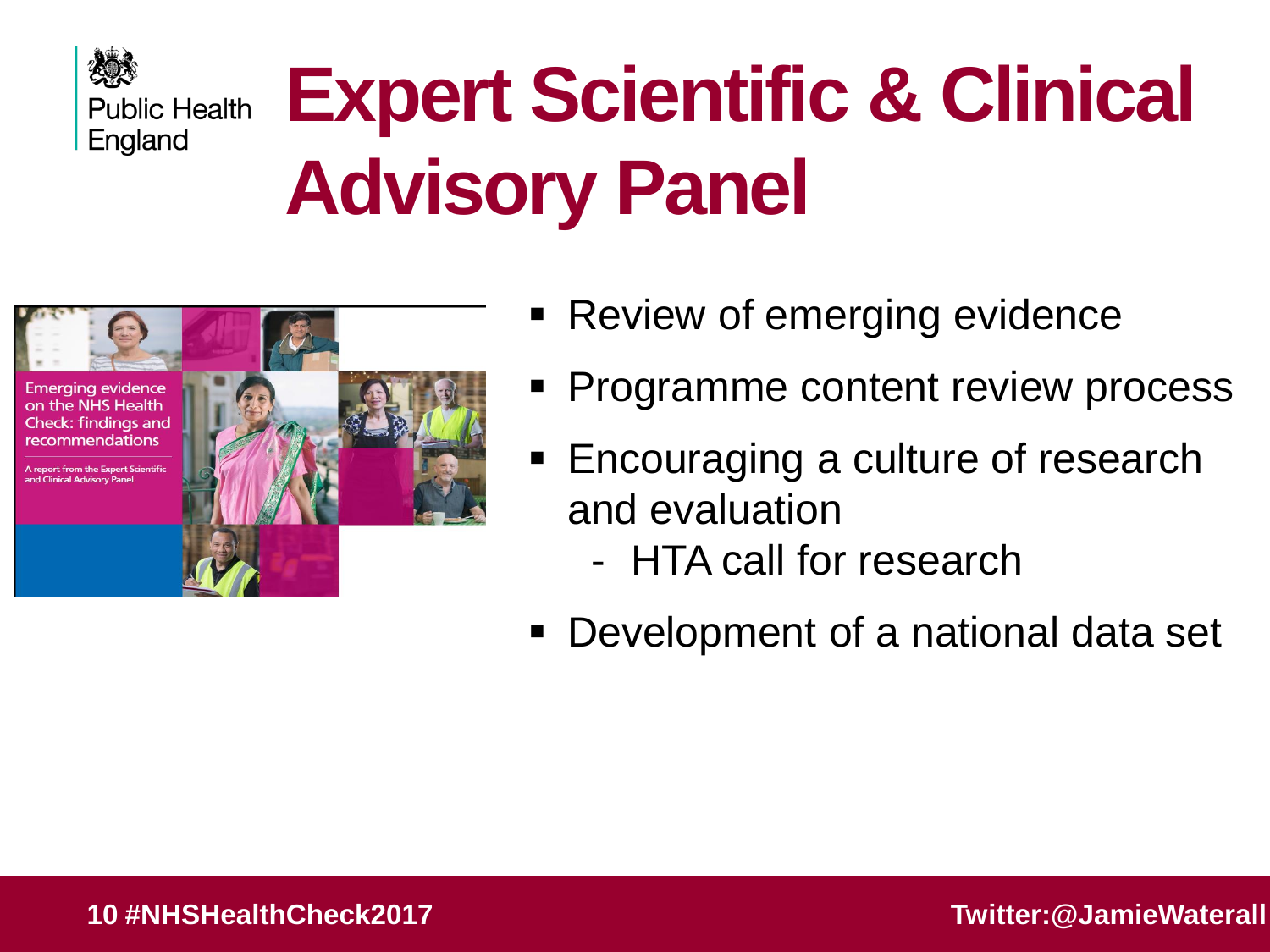



 $\bigcap$ 

Reduce blood pressure

## **Digital: Doing things differently**

| <b>HFALTH</b><br><b>CHECK</b><br><b>PATHWAY</b> | 1. Promotion  |
|-------------------------------------------------|---------------|
|                                                 | 2. Pre-visit  |
|                                                 | 3. Visit      |
|                                                 | 4. Post-visit |



### **11 #NHSHealthCheck2017 Twitter:@JamieWaterall**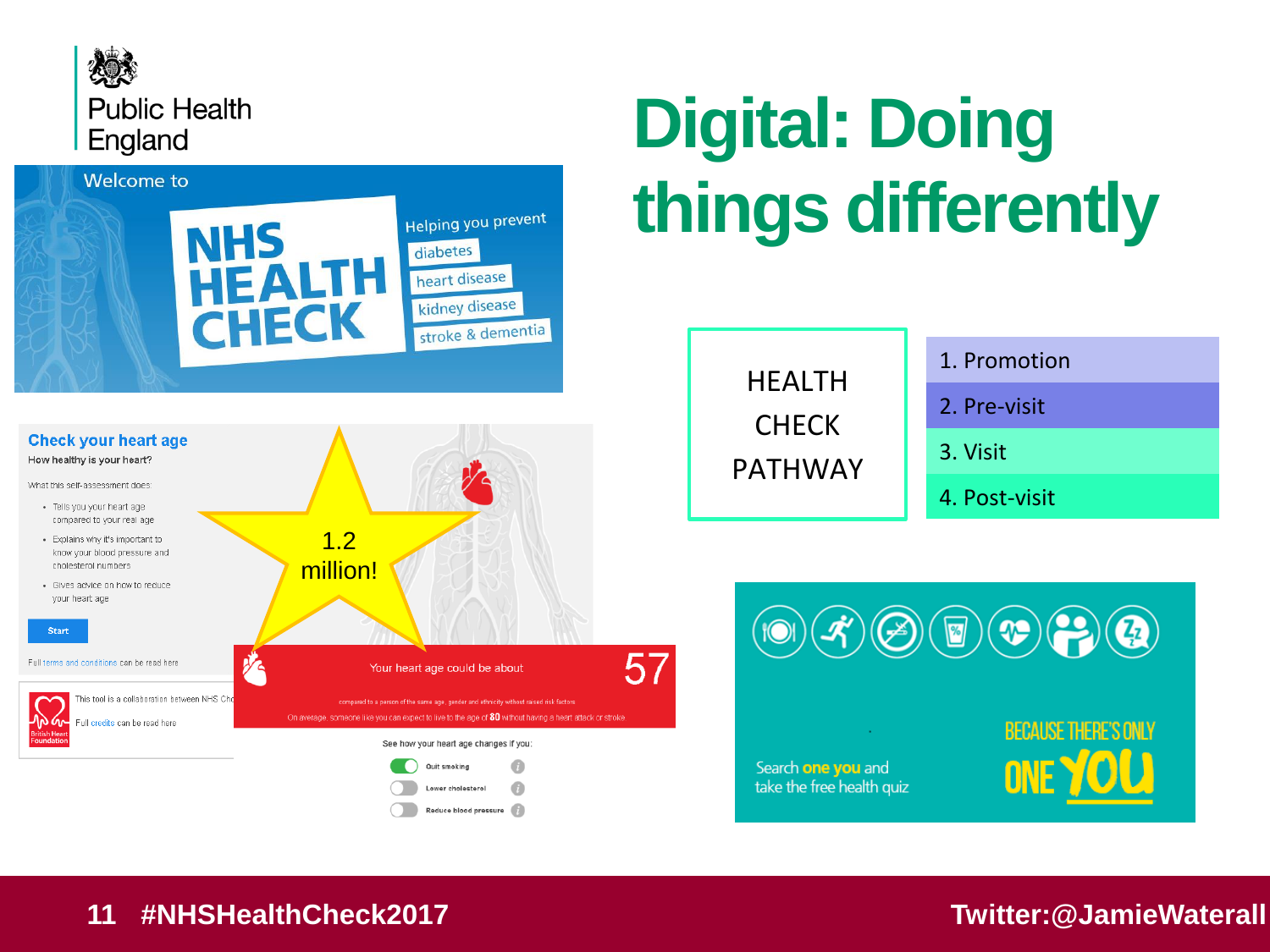

## **Putting Prevention First!**

The NHS Health Check is a **world leading**  prevention programme, which offers us an opportunity to systemically target the **major risk factors** driving premature death and ill health in England.

By **working together**, we have an opportunity to make important in roads in addressing **health inequalities** and reducing both the **personal** and financial **burden** related to many noncommunicable diseases.